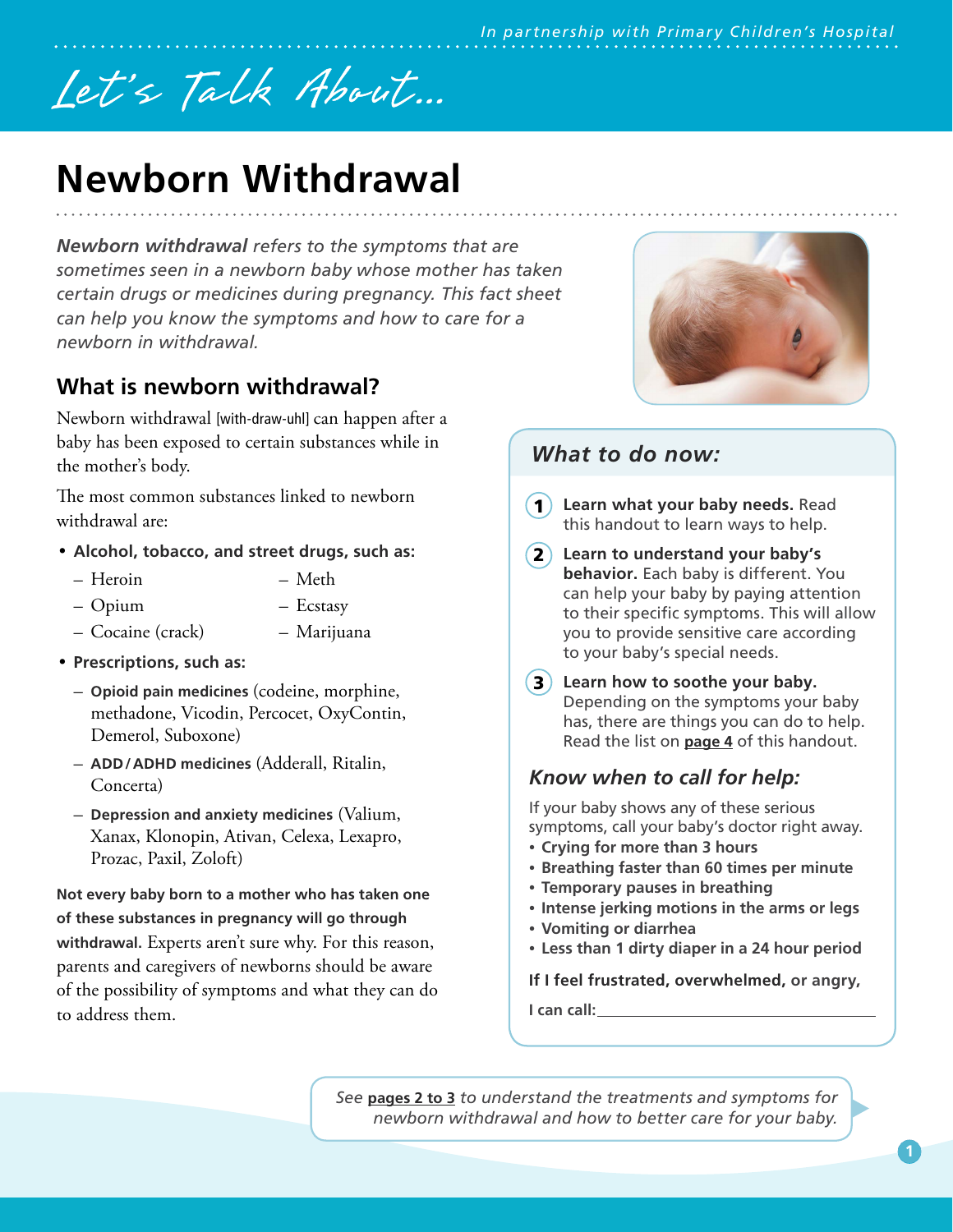#### **2**

#### *How is newborn withdrawal treated?*

The treatment for a newborn in withdrawal depends on the symptoms and their cause. Your baby's care may include the following:

- **Extra monitoring.** Your baby will be checked often in the hospital. Depending on the symptoms the care team sees, your baby may need tests and a longer stay in the hospital.
- **Medicine.** Some babies need medicine to manage symptoms or to help their bodies adjust to life without the substance they were exposed to in pregnancy.
- **Sensitive care.** A baby in withdrawal needs care designed to ease symptoms and help them to rest, feed, and develop. You can provide this care. Read on to find out how.

#### **Basics of sensitive baby care**

**Keep in mind that a big part of sensitive care is learning your baby's signs for comfort.** These signs can include things like crying, smiling, arching the back, staring, and turning the head. **Use the Notes section on the back page of this handout to write down what you're learning from your baby.** 

*In the hospital and at home, give your baby the following:*

- **Closeness** 
	- Spend as much time as possible with your newborn. Your touch and your voice are familiar and reassuring.
	- Sleep in the same room with your baby, **but not in the same bed**. Respond if your baby seems cold, wet, or hungry. Always put your baby to sleep on their back, on a firm mattress. Keep the room at a temperature that's comfortable for you. That's the right temperature for your baby.
	- Hold your baby skin-to-skin during breastfeeding or any time. This closeness comforts your baby and may ease some symptoms of withdrawal. It's also a wonderful and gentle way to get to know each other.
- **Quiet and calm**
	- Keep things quiet. Voices, music, and phones should be soothing and kept at a low volume.
	- Avoid too much of anything: bright lights, heat and cold, lots of toys or games. A baby in withdrawal needs rest, not excitement.
	- Limit visitors. Your baby will do better with fewer people and less stimulation.
	- Stick to the same schedule each day. Your baby will feel reassured by a predictable routine of feedings, naps, and cuddles.
- **Your attention**
	- Notice your baby's behaviors and symptoms. Your baby isn't able to talk, but will communicate with you through other signals. What is your baby saying? Write down what you see. Over time, the patterns will tell you which behaviors signal your baby's likes or needs.
	- Be responsive. As you learn your baby's ways of communicating, you're also finding your way of responding to what your baby is saying to you.
	- Be patient with your baby and with yourself. The newborn period can be intense, and withdrawal can pose an extra challenge. Reach out for support as you and your baby move through this process together.

#### • **Comfort positions and pressures**

- Try different ways of holding your baby. A baby may feel more comfortable held over your shoulder, curled in a C-shape, or with their side or tummy along your thighs as you sit.
- Experiment with massage and touch. Many babies are soothed by firm, rhythmic strokes and pats. Try patting your baby's back and bottom as you walk, sway, or rock. (Avoid light, feathery touch, which irritates many babies.)

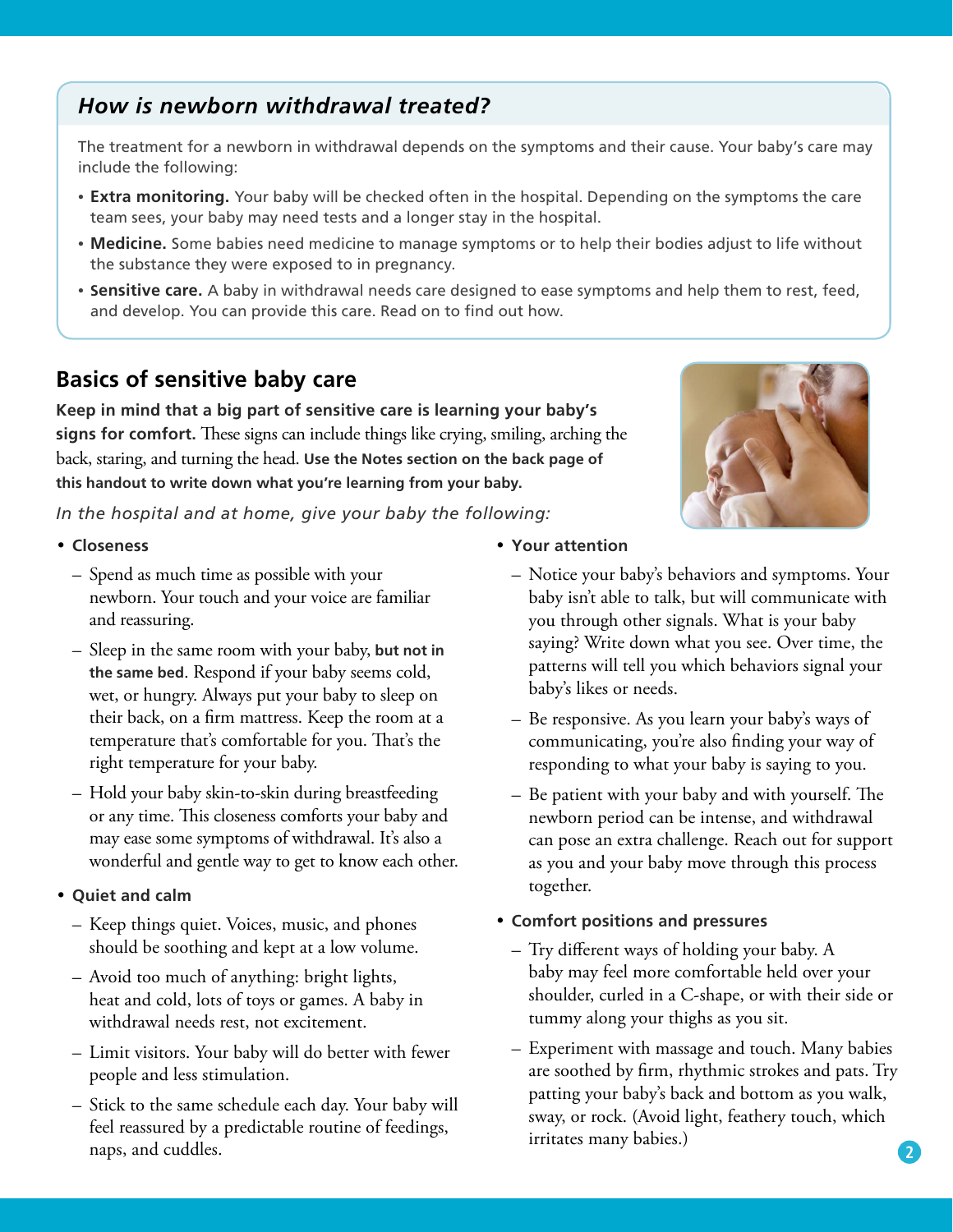#### **What are the symptoms?**

Withdrawal symptoms usually appear 1 to 7 days after birth, can be mild or severe, and usually go away by the time a baby is 6 months old.

*Your baby may have some or all of these symptoms:*

- **Lots of crying.** Compared to other newborns, your baby is more cranky and fussy. Your baby cries often, and the cry is high-pitched. It may be difficult to soothe, calm, and comfort your baby.
- **Trouble with sleeping.** Your baby sleeps less than other newborns. In general, your baby has trouble settling down for sleep and may sleep only for short stretches of time. Your baby yawns a lot.
- **Unusual stiffness, startling.** Your baby's arms, legs, and back are unusually stiff or rigid. Your baby startles easily and intensely.
- **Shaking or twitching.** Your baby trembles or twitches, or seems jittery or shaky overall.
- **Trouble feeding, sucking.** Your baby's suck may be weak, frantic, or both. This makes it hard for your baby to get enough milk at feeding times. Your baby may have a constant need to suck.
- **Diarrhea and vomiting.**
- **Poor weight gain.** After the first week of life, your baby gains weight slowly or not at all.
- **Fast or interrupted breathing**. Your baby breathes fast or has temporary pauses in breathing.
- **Skin problems.** Your baby's skin looks raw in places. Many times the face and the diaper area are affected.
- **Sneezing, stuffy nose.**
- **Sweating.**

## **Soothing tips for specific symptoms**

*Along with learning your baby's basic sensitive signs for comfort, try these ideas:*

| What you may see                                                                                                                                                 | Things you can try                                                                                                                                                                                                                                                                                                                                                                                                                                                        |
|------------------------------------------------------------------------------------------------------------------------------------------------------------------|---------------------------------------------------------------------------------------------------------------------------------------------------------------------------------------------------------------------------------------------------------------------------------------------------------------------------------------------------------------------------------------------------------------------------------------------------------------------------|
| <b>Fussiness and crying.</b><br>Your baby seems<br>upset, is having trouble<br>settling down, or<br>has been crying for a<br>long time.                          | $\Box$ Hold your baby skin-to-skin or wrapped up close to your body. If the hospital nurses<br>have shown you how to swaddle your baby, try that.<br>$\Box$ Gently sway from side to side. Rock in a rocking chair. Hum or sing quietly as you move.<br>$\Box$ Make a "shhhhh" sound. This sound comforts many babies.<br>$\Box$ Dim the lights and take away any extra noise or stimulation in the room.                                                                 |
| Sleep problems.<br>Your baby can't get<br>to sleep, or can't stay<br>asleep for very long.                                                                       | $\Box$ Try the soothing moves listed above: close holding, swaying or rocking, or<br>"shhhh"-ing in a quiet room.<br>$\Box$ Check whether your baby's diaper needs changing. Treat rashes with cream or lotion.                                                                                                                                                                                                                                                           |
| <b>Feeding and</b><br>sucking problems.<br>Your baby has a weak<br>suck or feeds poorly.<br>Your baby has a strong<br>need to suck. Your<br>baby spits up a lot. | $\Box$ Feed whenever your baby seems hungry and until your baby seems satisfied.<br>$\Box$ Feed your baby slowly. Allow your baby to rest during feedings.<br>$\Box$ If your baby sucks on their fists a lot or seems to have a strong need to suck (and isn't<br>hungry), offer a pacifier or your finger. Protect your baby's hands by covering them<br>with sleeves.<br>$\Box$ For spitting up, keep your baby upright for a bit after feeding. Gently burp your baby. |
| Stuffy nose,<br>sneezing, or<br>breathing trouble.                                                                                                               | $\Box$ Keep your baby's nose and mouth clear by wiping with a wet cloth or using a bulb syringe.<br>$\Box$ Don't overdress or swaddle your baby too tightly.<br>$\Box$ Always put your baby to sleep on their back. Get medical care right away if your<br>baby is breathing faster than 60 times per minute, or if you notice temporary pauses<br>in your baby's breathing.                                                                                              |